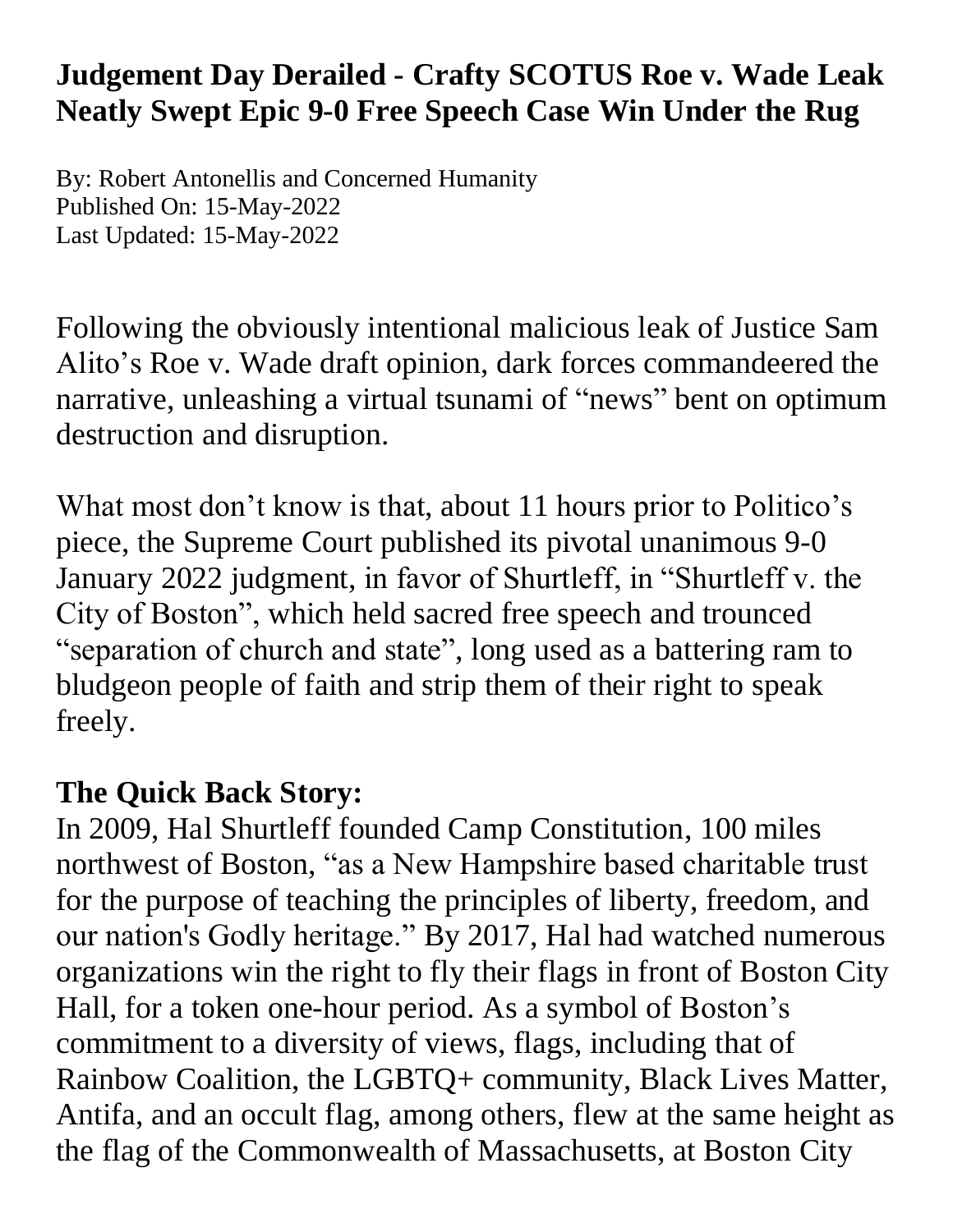Hall. By the time Hal applied to fly his Camp Constitution flag, 284 flags had been flown, and no application had ever been denied. His odds seemed good.

But, Hal had ensured that the flag of Camp Constitution included a cross. And, that fact, and the charter of Camp Constitution were enough for the City of Boston to play the "separation of church and state" card. While, they may have expected Hal to go away, quietly, instead, he went to the media. His case caught the eye of Liberty Counsel, "an international nonprofit litigation, education, and policy organization dedicated to advancing religious freedom, the sanctity of life…", and history happened.

Liberty Counsel picked up the case, which went to the Supreme Court, covering 100% of its cost, and culminating in the SCOTUS decision of January 18, 2022 and its May 2, 2022 publication.

The night before the ruling, Rev. Patrick J. Mahoney, Director of The Christian Defense Coalition, led an entourage, including Hal, from Liberty Counsel's D.C. office, across the street and just a stone's throw away, to the Supreme Court for a prayer vigil. This co-writer, Robert, was there and can provide a firsthand account of this event:

*"Rev. Mahoney started our journey by gesturing to the second floor of the Supreme Court, then pointing to a small statue of the Ten Commandments (about 2' x 2' in size) on its front grass, and said, 'We put the Ten Commandments there so that each of the nine Justices would see it, any time they looked out those windows.'*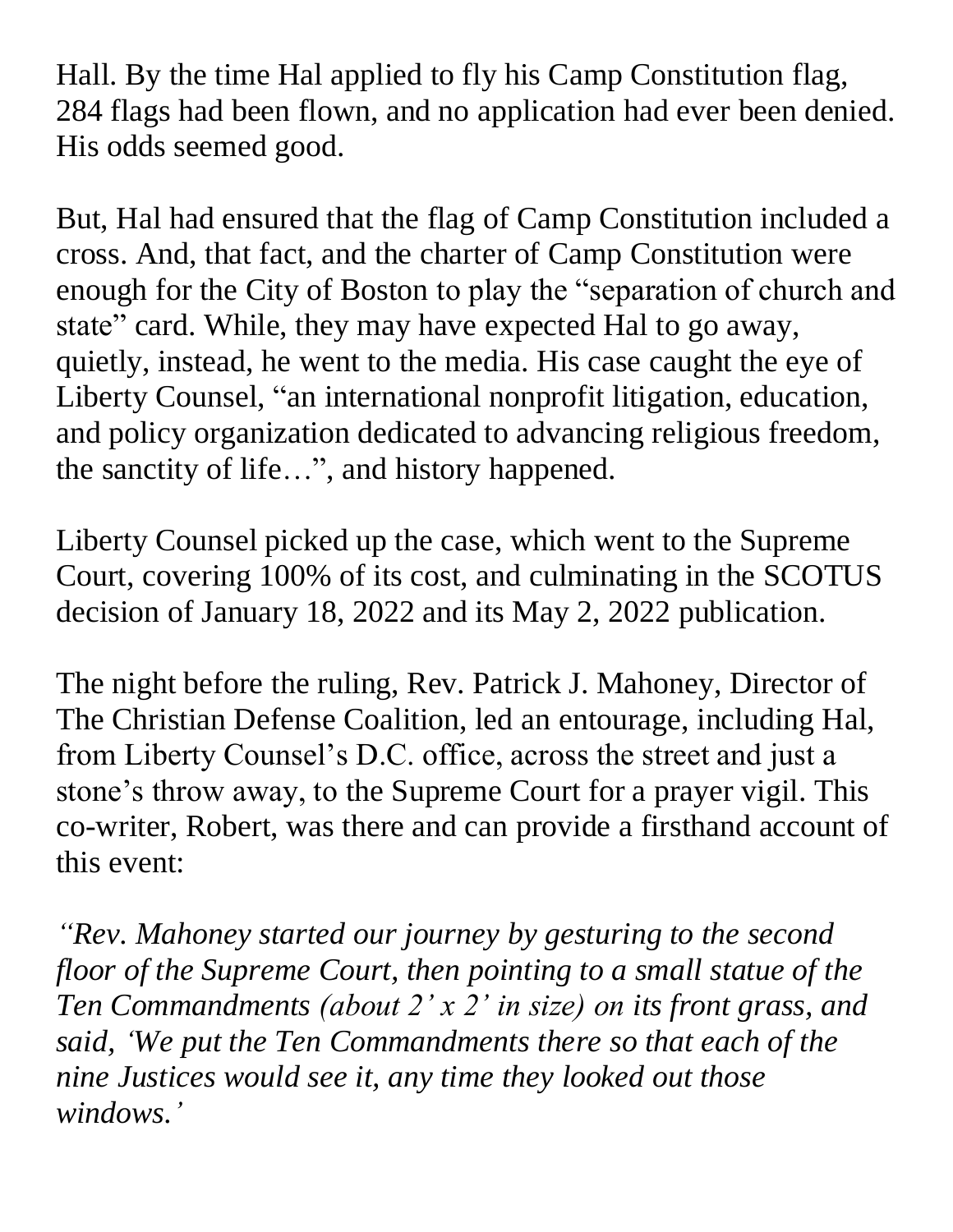*"He explained the legalities used to overcome the City of D.C.'s attempt to remove the statue for breaking its zoning laws, which prohibited the display of religious and Christian objects, suggesting that Liberty Counsel's display violated the 'principle of separation of church and state.'*

*"Simply describing the ground-breaking foundational document of Judeo-Christian civilization as a 'garden ornament' did the trick. And now, the good Reverend can point to the 'Shurtleff v. the City of Boston' SCOTUS decision, permitting its free speech, as license for its display."*

Wouldn't a unanimous decision against the contentious "separation of church and state" debate, and in favor of free speech, be a breath of fresh air for a great many who haven't yet heard of it? But, instead, the joy of this pivotal decision, and subsequent celebration, were quickly eclipsed by The Leak, thrusting its millions of would-be celebrants into a defensive mode of battening-down the hatches, expecting a barrage of nasty attacks, on its churches, and even the homes of the SCOTUS justices, precisely timed for Mother's Day.

Coinciding with this, the coordinated instant rage and radical protests of (paid?) pro-abortionists and the seemingly FDAfacilitated shortage of baby formula. Is this a pre-meditated attack on motherhood and family? Is not "abortion" itself such an attack? What, after all, IS abortion?

Was the Roe v. Wade leak timed, in part, to "step on" the news of the Shurtleff monumental "separation of church and state" free speech case win, of earlier that day, in time for Mother's Day?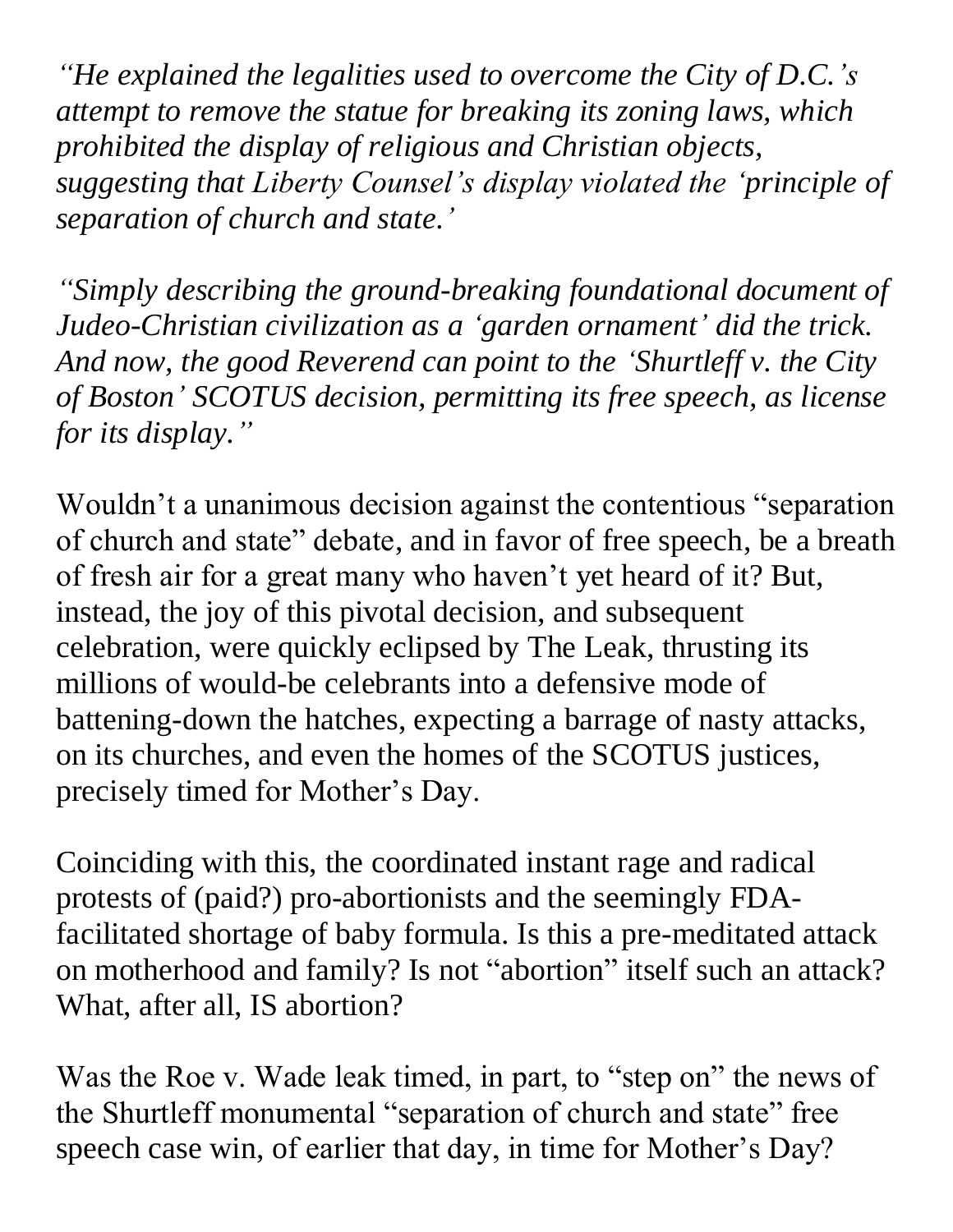And, isn't it interesting, too - and a bit curious - that Justice Breyer's "retirement" from SCOTUS was leaked by the White House, 9 days later… 9 days after the court's 9-0 Shurtleff case decision favorable to free speech that Breyer had authored?

How long have we been muzzled? And, how do we honor the courage and commitment of Hal Shurtleff, Camp Constitution, Liberty Counsel, supporters of the case, and the wisdom and courage of the Court, for its epic decision that frees us to speak?

| <b>Shurtleff v. City of Boston</b><br>$\mathbf{f}$ in $\mathbf{y} \boldsymbol{\triangleright} \mathbf{c}$ share |           |              |                                                                                                                                                                                                                                                                                                                                                                                                                                                                                                                               |         |               |                |
|-----------------------------------------------------------------------------------------------------------------|-----------|--------------|-------------------------------------------------------------------------------------------------------------------------------------------------------------------------------------------------------------------------------------------------------------------------------------------------------------------------------------------------------------------------------------------------------------------------------------------------------------------------------------------------------------------------------|---------|---------------|----------------|
| Docket No.                                                                                                      | Op. Below | Argument     | Opinion                                                                                                                                                                                                                                                                                                                                                                                                                                                                                                                       | Vote    | Author        | Term           |
| 20-1800                                                                                                         | 1st Cir.  | Jan 18, 2022 | May 2, 2022                                                                                                                                                                                                                                                                                                                                                                                                                                                                                                                   | $9 - 0$ | <b>Breyer</b> | <b>OT 2021</b> |
| Justice Thomas joined.                                                                                          |           |              | Holding: Because Boston's flag-raising program did not constitute government speech, Boston's refusal<br>to let petitioners fly their flag violated the free speech clause of the First Amendment.<br>Judgment: Reversed and remanded, 9-0, in an opinion by Justice Breyer on May 2, 2022. Justice<br>Kavanaugh filed a concurring opinion. Justice Alito filed an opinion concurring in the judgment, in which<br>Justices Thomas and Gorsuch joined. Justice Gorsuch filed an opinion concurring in the judgment, in which |         |               |                |

<https://www.scotusblog.com/case-files/cases/shurtleff-v-boston/>